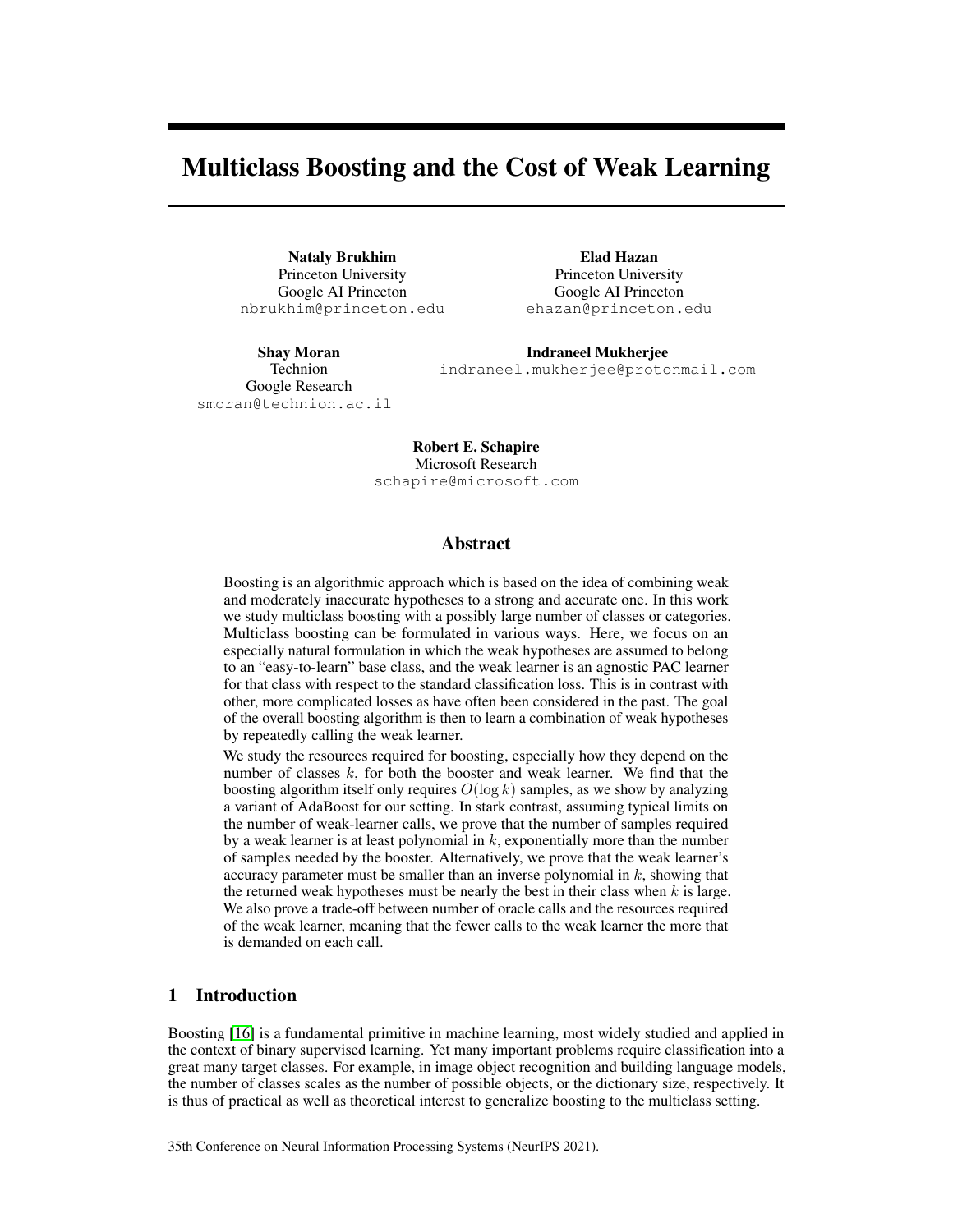In contrast with binary classification, there are several versions of multiclass boosting since there is more than one way to extend the weak learnability assumption. With only two labels, we simply require that the weak learner find a hypothesis with error slightly better than  $1/2$ , that is, a bit better than random guessing. So when the number of labels  $k$  is more than 2, perhaps the most natural extension requires that the weak learner outputs hypotheses with classification error slightly better than a random guess among the k labels, that is, with error a little better than  $1 - 1/k$ . However, this turns out to be too weak for boosting to be possible. Instead requiring classification error less than  $1/2$  is sufficient for boosting, but far stronger than mere random guessing. Other approaches are based on reducing the multiclass problem to multiple binary problems, or constructing loss functions to be minimized by the weak learner that are significantly different than the simple classification error. See [\[13,](#page-10-1) [16\]](#page-10-0) and references therein for a detailed discussion.

A Weak Learning Assumption. In this work we return to the classical formulation of boosting in which the weak learner aims to minimize ordinary classification loss, though in a way that sidesteps some of the hurdles just discussed. Specifically, we assume the weak learner is an agnostic PAC learner for some base class, meaning that it can find the approximately best hypothesis in that class. This requirement differs subtly, but importantly, from the kind we have been discussing in which, say, the weak hypotheses must have error not greater than some value; instead, the criterion is relative to this particular base class. Further, we take this class to consist of *simple* hypotheses, in line with the common supposition that weak hypotheses are rules of thumb from an "easy-to-learn" class [\[16,](#page-10-0) [18\]](#page-10-2). Thus, the weakness of the weak learner is manifested in the simplicity of the hypotheses in the base class, and the goal of the overall boosting algorithm is to learn target concepts *outside* the base class by aggregating the weak hypotheses provided by the weak learner. A similar setting was recently considered by [\[3\]](#page-9-0) who studied binary-labeled classification.

Which target concepts can be approximated by boosting weak hypotheses from a given base-class? In this work we assume that the target concept can be represented by *weighted plurality votes* over the base class. To motivate this assumption, note that: (i) Most boosting algorithms (in both binary and multiclass settings) output a weighted vote of weak hypotheses [\[16,](#page-10-0) [10,](#page-10-3) [3,](#page-9-0) [8,](#page-10-4) [1\]](#page-9-1). Thus, if one focuses on such algorithms, it becomes a *necessary* condition that the target concept can be approximated arbitrarily well by such votes, and hence yields our assumption. (ii) In addition, the work by [\[16\]](#page-10-0) conducted a thorough study of a variety of natural weak learning assumptions for multiclass boosting, and showed that each of those assumptions *implies* the plurality vote assumption. (iii) Finally, weighted votes are extremely expressive: for example, in the binary-labelled case, the work by [\[3\]](#page-9-0) showed that under extremely mild assumptions on the base-class, one can approximate arbitrarily complex concepts by weighted votes. Relatedly, [\[19\]](#page-10-5) proved that assuming a non-trivial base-class, one can obtain Bayes-consistent learning algorithms by boosting using weighted votes.

# 1.1 Contributions

We study the resources required for boosting, especially how they depend on  $k$ , the number of classes. For the booster, these include the number of examples needed for learning and the number of oracle calls to the weak learner. For the weak learner, we measure the required accuracy, that is, how close the returned hypothesis must be to the best in the base class, or alternatively, the number of unweighted samples the boosting algorithm feeds the weak learner in each round.

A Multiclass Boosting Algorithm. Our starting point (and first contribution) is a natural variant of AdaBoost (Algorithm [1\)](#page-5-0), which demonstrates that it is possible to replace previously considered weak learners by one which aims to minimize the classification loss. Indeed, we prove that Algorithm [1](#page-5-0) is able to learn any task which satisfies the general multiclass weak learning assumption of [\[13\]](#page-10-1), which they proved to be necessary and sufficient (see Section [2\)](#page-3-0).

However, a closer inspection of our algorithm reveals a surprising phenomenon: while the sample complexity of the booster exhibits a standard logarithmic dependence on  $k$  (the number of labels), the sample-complexity of the weak learner depends quadratically on k, which is *exponentially* worse. In more detail, our algorithm requires that at each round t, the weak learner returns a hypothesis  $h_t$ whose excess loss relative to the best hypothesis in the base class is less than  $1/k$ , which means, since k is assumed to be large, that  $h_t$  is nearly optimal. Stated differently, using standard statistical arguments, in each round t, our boosting algorithm provides the weak learner with  $O(k^2)$  unweighted training examples (ignoring parameters other than  $k$ ). This demonstrates a striking discrepancy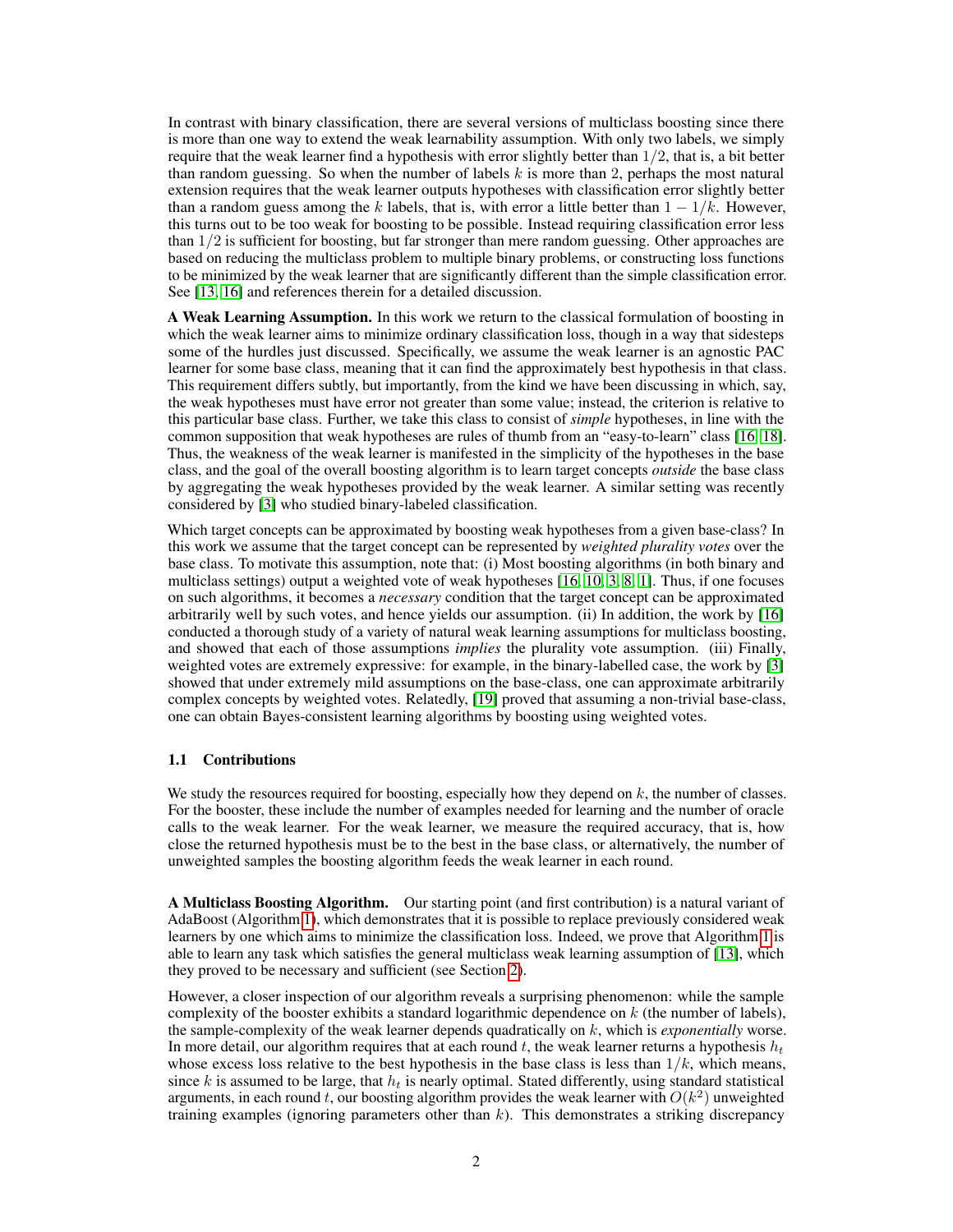between the amount of information (in the form of labeled examples) the boosting algorithm uses from the source distribution and between the amount of information exchanged between the boosting algorithm and the weak learner.

Thus, the central question of study in this paper is whether a large dependence on the number of labels  $k$  is inherent in the interaction between the weak learner and the boosting algorithm. This question has a direct and significant relationship with the overall complexity of multiclass boosting. Indeed, each call to the weak learner amounts to solving a learning problem over the base class whose complexity is controlled by the prescribed excess loss. Thus, when the number of labels is large, it would be highly beneficial to improve the dependence exhibited by our Algorithm [1.](#page-5-0)

An Impossibility Result. Interestingly (and somewhat disappointingly), we show that the discrepancy between the sample complexities of the booster and weak learner is inevitable: in Section [5](#page-6-0) we prove that, assuming typical limits on the number of weak-learner calls, the number of samples required by the weak learner is at least polynomial in  $k$ , which is exponentially more than the number of samples needed by the booster. Alternatively, we prove that the weak learner's accuracy parameter must be smaller than an inverse polynomial in  $k$ , meaning that the returned weak hypotheses must be nearly the best in the base class when  $k$  is large. This lower bound follows from a more general trade-off that we prove between the number of oracle calls (to the weak learner) and the sample complexity of the weak learner, meaning that the fewer calls to the weak learner the more that is complexity of the weak learner, meaning that the fewer calls to the weak learner the more that at learner of these quantities must be  $\Omega(\sqrt{k})$ .

From a technical perspective, the main challenge in proving this trade-off is the construction of the base class; specifically, the requirement that the base class is easy-to-learn rules out naive randomized constructions ( e.g. as in the oracle-complexity lower bound in [\[16\]](#page-10-0)), and requires a subtler treatment.

Summarizing, for the model of multiclass boosting that we study, we prove that there is a striking discrepancy between the amount of information (in the form of labeled examples) the boosting algorithm requires from the source distribution and the amount of information exchanged in the channel between the weak learner and the booster.

## 1.2 Related work

The boosting methodology is a fairly mature method, originally formulated for binary classification (e.g. AdaBoost and similar variants) [\[16\]](#page-10-0). In contrast with binary classification, there are several versions of multiclass boosting, since there is more than one way to extend the weak learnability assumption. The earlier extensions of boosting to the multiclass setting include AdaBoost.MH and AdaBoost.MR [\[17\]](#page-10-6), as well as [\[2\]](#page-9-2). These works often reduce the k-class problem into a single binary problem with a  $k$ -fold augmented dataset, or to multiple one-versus-all binary problems using Error-Correcting Output Codes (ECOC). The binary reduction can have various problems, including increased complexity, and lack of guarantees of an optimal joint predictor.

When requiring weak learners with classification error less than  $1/2$ , a reduction to binary problems is unnecessary. Then, AdaBoost.M1 is a straightforward extension of its binary counterpart. We refer the reader to the book by [\[16\]](#page-10-0) (Chapter 10) for a through survey of the various extensions of AdaBoost to the multiclass setting.

More recent methods [\[20,](#page-10-7) [12,](#page-10-8) [11,](#page-10-9) [4,](#page-9-3) [5,](#page-9-4) [15\]](#page-10-10) were designed from a practical perspective, and provide empirical results of their approaches. Thus, while these works achieve improved performance across various applications, they do not provide a comprehensive theoretical framework for the multiclass boosting problem, and are often based on earlier formulations (e.g., a one-versus-all reduction to the binary setting, or multi-dimensional predictors and codewords).

Notably, previous work by [\[13\]](#page-10-1) established a theoretical framework for multiclass boosting, which generalizes previous learning conditions. Moreover, as previous boosting methods were shown to require weak learning conditions that are either too strong or too weak, [\[13\]](#page-10-1) outline an appropriate weak learning condition that is both necessary and sufficient for multiclass boosting. However, this requires the assumption that the weak learner minimizes a tailored loss function that is significantly different from simple classification error. See the next section for a detailed discussion.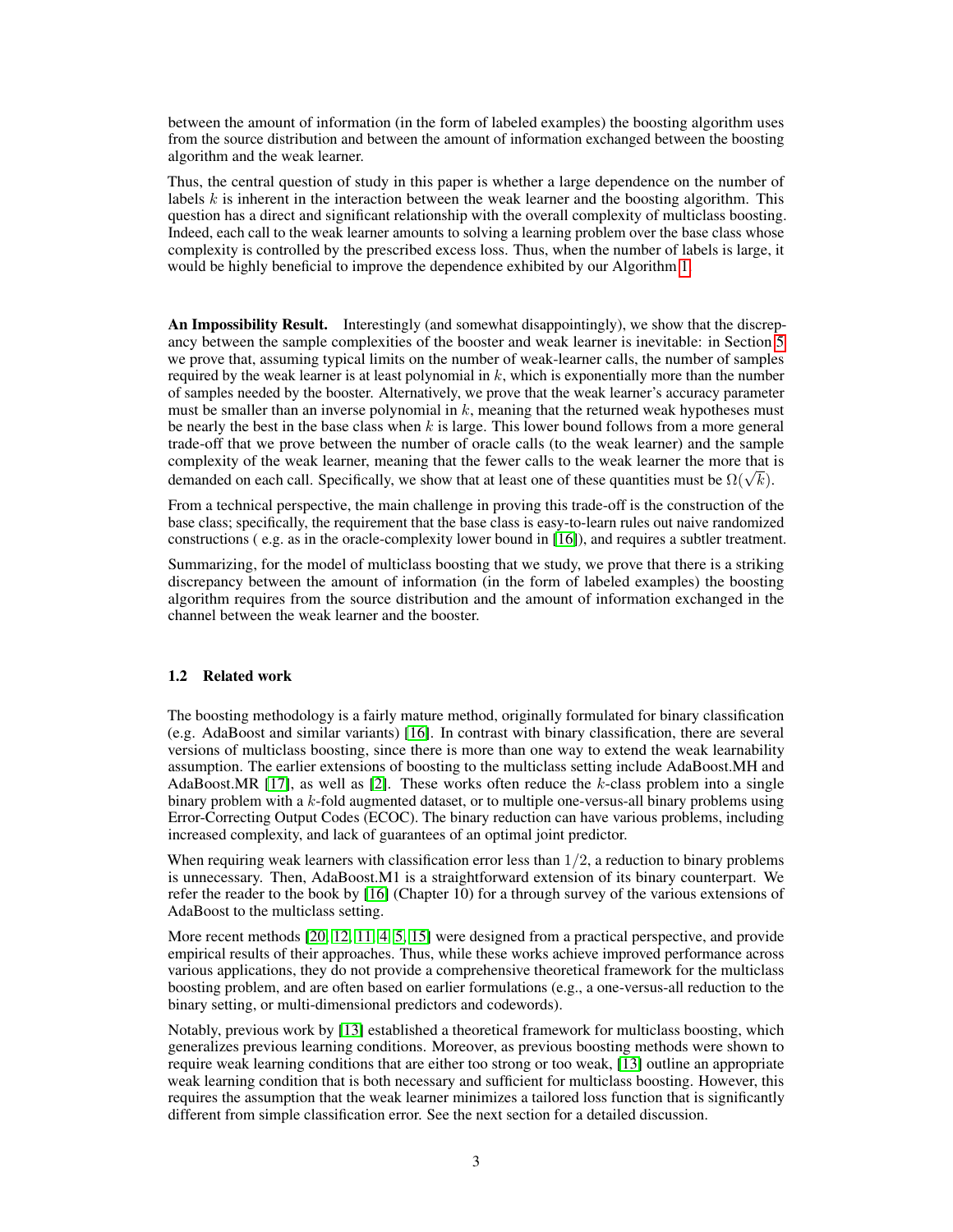# <span id="page-3-0"></span>2 Background

We study boosting algorithms that aim to learn a combination of hypotheses from a fixed base class  $\mathcal{H} \subseteq \mathcal{Y}^{\tilde{\mathcal{X}}}$ . The data domain  $\mathcal{X}$  is finite or countable, and  $\mathcal{Y}$  is the finite set of labels  $[k] := \{1, ..., k\}$ , for  $k \geq 2$ . In particular, we consider boosting as the task of learning a target concept that can be presented as a *plurality-vote* of hypotheses from  $H$  with margin bounded away from 0. A pluralityvote over the hypotheses class is characterized by a distribution  $\lambda$  over  $\mathcal{H}$ , and the corresponding classifier  $\bar{h} = \bar{h}(\lambda)$  is defined by

<span id="page-3-5"></span>
$$
\bar{h}(x) := \underset{\ell \in [k]}{\arg \max} \mathbb{P}_{h \sim \lambda}[h(x) = \ell]. \tag{1}
$$

The boosting algorithm is given oracle access to  $W$ , a weak learner that is an agnostic PAC learner for H. The weakness of W is manifested in the simplicity of  $H<sup>1</sup>$  $H<sup>1</sup>$  $H<sup>1</sup>$  Concretely, W is defined as follows; for every distribution D over  $\mathcal{X} \times \mathcal{Y}$ , and  $\epsilon^w$ ,  $\delta^w > 0$ , when given a sample of  $m^w(\epsilon^w, \delta^w)$  examples drawn i.i.d from D, W outputs  $h \in \mathcal{H}$  such that with probability  $1 - \delta^w$ ,

$$
\mathbb{P}_{(x,y)\sim\mathcal{D}}[h(x) = y] \ge \sup_{h^* \in \mathcal{H}} \mathbb{P}_{(x,y)\sim\mathcal{D}}[h^*(x) = y] - \epsilon^w.
$$
 (2)

The weak learner  $W$  considered in this work is defined with respect to the standard classification loss, rather than more complex formulations given in previous work on multiclass boosting. Next, we discuss an alternative weak learning condition that was shown to be necessary and sufficient for multiclass boosting [\[13\]](#page-10-1).

#### 2.1 Optimal weak learnability

We briefly review the formulation introduced by [\[13\]](#page-10-1) which considers a weak learning condition with respect to a particular gain function, rather than the standard classification objective. Albeit it requires solving a seemingly unnatural classification sub-problem, it was shown to be, in a certain sense, optimal. Consider the following formulation. For any hypothesis  $h \in \mathcal{H}$ , any labeled example  $(x, y) \in \mathcal{X} \times \mathcal{Y}$ , and any incorrect label  $\ell \in \mathcal{Y}$ , define:

$$
\sigma_h(x, y, \ell) = \mathbb{1}[h(x) = y] - \mathbb{1}[h(x) = \ell] = \begin{cases} +1, & \text{if } h(x) = y, \\ -1, & \text{if } h(x) = \ell, \\ 0, & \text{otherwise.} \end{cases}
$$
(3)

Consider the following dual perspective shown by [\[13\]](#page-10-1), that is associated with the above gain function:

<span id="page-3-3"></span> $\gamma$ **-margin.** The  $\gamma$ -margin assumption with respect to a sample S, holds if there exists a distribution  $\lambda$  over H (corresponding to a plurality-vote), that has a large margin for every tuple  $(x, y, \ell)$ , of a labeled example from S, and an incorrect label. Concretely,

$$
\exists \lambda \in \Delta_{\mathcal{H}}, \quad \forall (x, y) \in S, \ell \neq y, \qquad \mathbb{E}_{h \sim \lambda} \big[ \sigma_h(x, y, \ell) \big] \ge \gamma. \tag{4}
$$

<span id="page-3-4"></span> $\gamma$ -edge of H. The edge is the gap between the performance of a certain hypothesis over random prediction. Define  $\tilde{S} = \{(x, \ell) | (x, y) \in S, \ell \neq y\}$  the set of all incorrectly-labeled examples (with respect to S). The *empirical*  $\gamma$ *-weak learnability* assumption of H holds, if for any distribution  $\tilde{\mathcal{D}}$ over  $\tilde{S}$ , there is a hypothesis  $h \in H$  that has an *edge* of  $\gamma$  (as is typically referred to in the binary boosting setting<sup>[2](#page-3-2)</sup>), with respect to  $\tilde{\mathcal{D}}$ , over random prediction. Concretely,

$$
\forall \tilde{\mathcal{D}} \in \Delta_{\tilde{S}}, \qquad \exists h \in \mathcal{H}, \qquad \mathbb{E}_{(x,\ell) \sim \tilde{\mathcal{D}}} \big[ \sigma_h(x, y, \ell) \big] \ge \gamma. \tag{5}
$$

<span id="page-3-1"></span><sup>1</sup>The simplicity of the base class is measured via its Natarajan dimension, an extension of the VC-dimension to the non-binary setting. See Section [4](#page-5-1) for the formal definition and discussion.

<span id="page-3-2"></span><sup>&</sup>lt;sup>2</sup>Note that for a uniformly-random predictor f, and any distribution  $\mathcal{D}$ ,  $\mathbb{E}_{(x,y,\ell)\sim\mathcal{D}}[\sigma_f(x,y,\ell)]=0$ .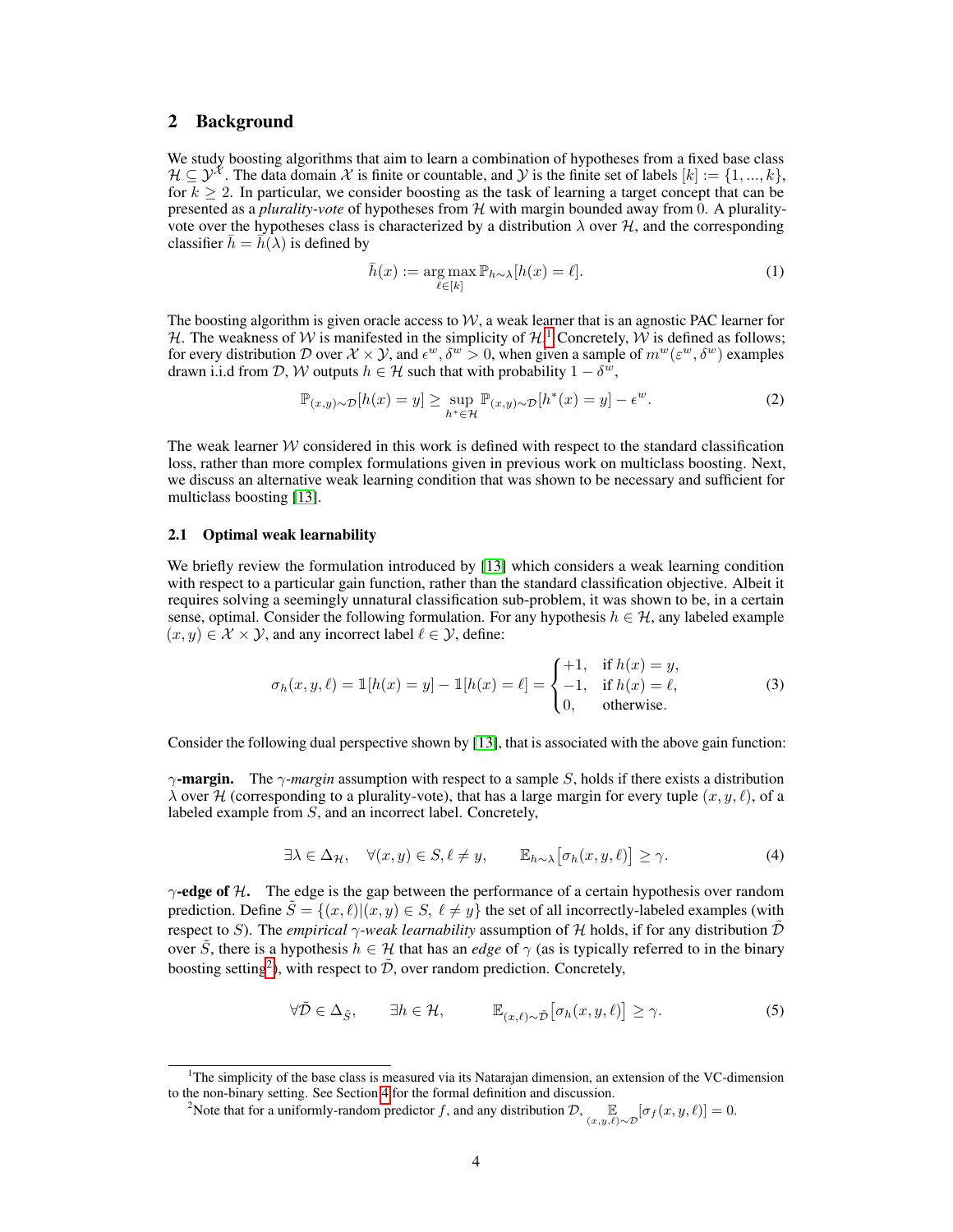Previous work by [\[13\]](#page-10-1) has shown via a minimax argument that, for a given training set  $S$ , for the realizability of S by some  $\gamma$ -margin plurality-vote h to hold, i.e., for equation [\(4\)](#page-3-3) to hold, it is both a sufficient and a necessary condition that equation  $(5)$  is satisfied. That is,  $(4)$  holds if and only if  $(5)$ holds. Note that these observations are only concerning a fixed training set S. Next, we extend these ideas using the following notion of a  $\gamma$ -realizable distribution.

<span id="page-4-2"></span>**Definition 1** ( $\gamma$ -realizable sample/distribution). Let  $\gamma \in (0,1)$ ,  $\mathcal{H} \subseteq \mathcal{Y}^{\mathcal{X}}$  a hypotheses class. A *sample*  $S \subseteq \mathcal{X} \times \mathcal{Y}$  *is*  $\gamma$ *-realizable with respect to*  $\mathcal{H}$  *if Equation* [\(4\)](#page-3-3) *holds. A distribution* **D** *over*  $\chi \times \chi$  *is*  $\gamma$ -realizable with respect to H if any independent sample from it is  $\gamma$ -realizable.<sup>[3](#page-4-0)</sup>

The end goal of the boosting algorithm is to approximate a target  $\gamma$ -realizable distribution D with respect to classification loss. The booster is provided with oracle access to a learner for the base class H, as well as  $\epsilon^B$ ,  $\delta^B > 0$  and  $m(\epsilon^B, \delta^B)$  examples drawn i.i.d. from D. The booster makes T iterative oracle calls to the learner and outputs a plurality-vote  $\bar{h}_T$  such that with probability  $1 - \delta^B$ ,

$$
\mathbb{P}_{(x,y)\sim\mathcal{D}}[\bar{h}_T(x)\neq y] \le \epsilon^B. \tag{6}
$$

# <span id="page-4-4"></span>3 Multiclass Adaboost: algorithm and analysis

We give an efficient adaptive algorithm for multiclass boosting, which converts an agnostic-PAC learner for the base class H, to a learner for any target distribution that is  $\gamma$ -realizable with respect to  $H$ . Towards that end, we first give a reduction to the framework provided by [\[13\]](#page-10-1).

Specifically, we show the that the  $\sigma$ -gain weak-learning condition (defined in Equation [\(5\)](#page-3-4)), can be captured by a standard classification loss, agnostic PAC learner for  $H$  (Equation [\(2\)](#page-3-5)).

<span id="page-4-3"></span>**Lemma 2.** Let  $S \subseteq \mathcal{X} \times \mathcal{Y}$  be a training set, and  $\tilde{S} = \{(x, \ell) | (x, y) \in S, \ell \neq y\}$  the corresponding set of incorrectly-labelled examples. Let  ${\cal W}$  be an agnostic-PAC learner for  ${\cal H} \subseteq \hat{\cal Y}^{\cal X}$  . Let  $\epsilon^w, \delta^w > 0$ , *and edge*  $\gamma > 0$ , and assume that S is a  $\gamma$ -realizable sample w.r.t. H. Then, for any distribution  $\tilde{\mathcal{D}}$ *over*  $\tilde{S}$ , there is a distribution D over  $S \cup \tilde{S}$ , such that when given a sample of  $m_w \ge m_w(\varepsilon^w, \delta^w)$ *examples drawn i.i.d from D, W outputs*  $h \in \mathcal{H}$  *s.t. with probability*  $1 - \tilde{\delta}^w$ *,* 

$$
\mathbb{E}_{(i,\ell)\sim\tilde{\mathcal{D}}} \big[ \sigma_h(x_i,y_i,\ell) \big] \geq \gamma - \varepsilon^w k.
$$

Observe that our conversion of a classification loss learner to a  $\sigma$ -gain learner comes at a cost, as it incurs a multiplicative overhead of factor  $k$  in the excess error. The implications of that fact on the sample complexity of the learner are further described in Section [4.](#page-5-1)

Next, we present our multiclass boosting approach, described in Algorithm [1.](#page-5-0) We remark that AdaBoost.MR [\[17\]](#page-10-6) a previous boosting method that is a version of AdaBoost for ranking loss, applies a similar technique as described in Algorithm [1.](#page-5-0) However, their algorithm requires access to a variant of the  $\sigma$ -gain learner for H, whereas our method only assumes a standard classification loss learner.

In the following result, formally stated in Theorem [3,](#page-4-1) we show that the predictor outputted by the boosting algorithm, given in Algorithm [1,](#page-5-0) is consistent with the training data.

<span id="page-4-1"></span>**Theorem 3.** *(Upper bound - Consistency) Let* W *be an agnostic-PAC learner for the base class*  $\mathcal{H} \subseteq$  $\mathcal{Y}^{\mathcal{X}}$ *. Let*  $\gamma, \delta > 0$ , and training set S of  $m$  labelled examples. If S is  $\gamma$ -realizable with respect to H *(see Definition [1\)](#page-4-2), then applying Algorithm [1](#page-5-0) with*  $T \ge \frac{8(\log(m) + \log(k))}{\gamma^2}$ *, and*  $m_w = m_w(\gamma/k, \delta/T)$ *,*  $\tilde{\rho}$  *outputs with probability at least*  $1 - \delta$ , an  $\bar{h}_T$  *that is consistent with S.* 

<span id="page-4-0"></span><sup>&</sup>lt;sup>3</sup>Our results remain valid for a relaxed definition of a  $\gamma$ -realizable distribution for which a  $\gamma$ -realizable samples are only drawn with high probability. However, we consider the above for simplicity of presentation.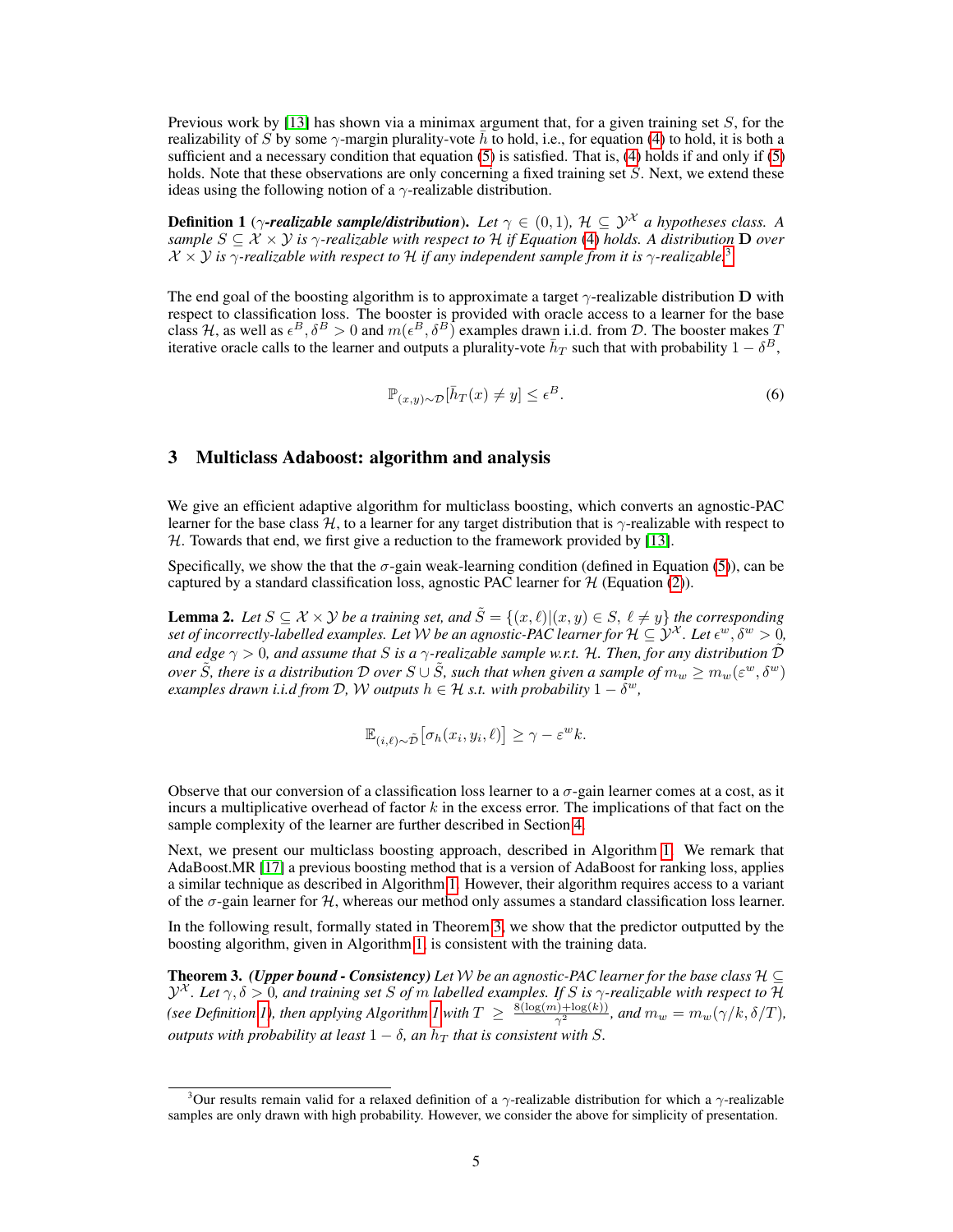# <span id="page-5-0"></span>Algorithm 1 Multiclass Adaboost

- 1: Input:  $S = \{(x_1, y_1), \ldots, (x_m, y_m)\}.$
- 2: Initialize:  $\tilde{\mathcal{D}_1}(i,\ell) = \frac{1}{m(k-1)}$  if  $\ell \neq y_i$ , else set 0, for  $\ell \in [k], i \in [m]$ .
- 3: for  $t = 1, \ldots, T$  do
- 4: Obtain  $\mathcal{D}_t$  from  $\tilde{\mathcal{D}}_t$  (see Lemma [2\)](#page-4-3), and pass  $m_w$  examples to W drawn i.i.d from  $\mathcal{D}_t$ .
- 5: Let  $h_t$  be the weak hypothesis returned by W, compute its empirical edge:

$$
\gamma_t = \mathbb{E}_{(i,\ell)\sim\tilde{\mathcal{D}}_t}\big[\sigma_{h_t}(x_i,y_i,\ell)\big]
$$

.

6: Set  $\alpha_t = \frac{1}{2} \ln \left( \frac{1+\gamma_t}{1-\gamma_t} \right)$ . Update, for all  $i \in [m], y_i \neq \ell \in [k]$ :

$$
\tilde{\mathcal{D}}_{t+1}(i,\ell) = \frac{\tilde{\mathcal{D}}_t(i,\ell)}{Z_t} \times \begin{cases}\ne^{-\alpha_t}, & \text{if } h_t(x_i) = y_i, \\
e^{\alpha_t}, & \text{if } h_t(x_i) = \ell, \\
1, & \text{otherwise.} \n\end{cases}
$$
\n
$$
= \frac{\tilde{\mathcal{D}}_t(i,\ell) \exp(-\alpha_t \cdot \sigma_{h_t}(x_i, y_i, \ell))}{Z_t},
$$

where  $Z_t$  is a normalization factor (chosen so that  $\tilde{\mathcal{D}}_{t+1}$  will be a distribution). 7: end for

8: Output the weighted plurality-vote,

$$
\bar{h}_T(x) := \underset{\ell \in [k]}{\operatorname{argmax}} \left( \sum_{t=1}^T \alpha_t \cdot \mathbbm{1}[h_t(x) = \ell] \right).
$$

Runtime analysis. The number of iterations required for Algorithm [1](#page-5-0) to succeed has only a logarithmic dependence on the number of labels k. Nonetheless, since the algorithm maintains a distribution D over the data, of size  $m \times k$ , it might seem as if the cost of each round is linearly dependent on k. However, observe that the updates to distribution  $\tilde{\mathcal{D}}$  only pertain to incorrect labels  $\ell$ which at least one of  $h_1, \ldots, h_t$  mistakenly predicted to be correct. Thus, at most  $mT$  such values are being updated. Moreover, note that performing a random sample from  $\mathcal{D}_t$  (step 4 of Algorithm [1\)](#page-5-0) can be done in time  $O(log(mk))$  [\[7\]](#page-9-5), as  $\tilde{\mathcal{D}}, \mathcal{D}$  maintained by the algorithm can be kept sorted throughout the iterations. Therefore, the running time of each round t is  $O(m \log(mk))$ , and the overall running time only has poly-logarithmic dependence on  $k$ .

# <span id="page-5-1"></span>4 Sample complexity upper bounds

In the previous section we have focused on the consistency model, and have shown that a multiclass boosting algorithm with a running time of only log dependence on  $k$ , can achieve zero training error. In this section we examine the generalization aspects of the algorithm. The results described below have two main implications, concerning the sample-complexity required for the boosting algorithm as a black-box (subsection [4.2\)](#page-6-1), and the sample-complexity of the weak-learner required in each iteration, within the boosting framework (subsection [4.1\)](#page-6-2).

We show that on the one hand, the sample complexity required for the booster defined in Algorithm [1](#page-5-0) to learn a  $\gamma$ -realizable distribution **D** over  $\mathcal{X} \times \mathcal{Y}$ , is upper bounded by  $m = O(\log(k))$ . However, the upper bound we give on sample complexity of the weak learning oracle W is  $m_w = O(k^2)$ , omitting other terms. This striking contrast naturally raises the question of whether a different boosting approach exists, such that the large dependence on  $k$  is significantly improved to match the logarithmic upper bound of the algorithm. In Section [5](#page-6-0) we provide a lower bound showing that these gaps are inherent to the problem of multiclass boosting.

**Natarajan dimension of**  $H$ **.** In the binary case, the VC-dimension characterizes the sample complexity of hypothesis classes. In the multiclass case, [\[14\]](#page-10-11) introduced an extension of the VC-dimension to non-binary functions, defined as follows.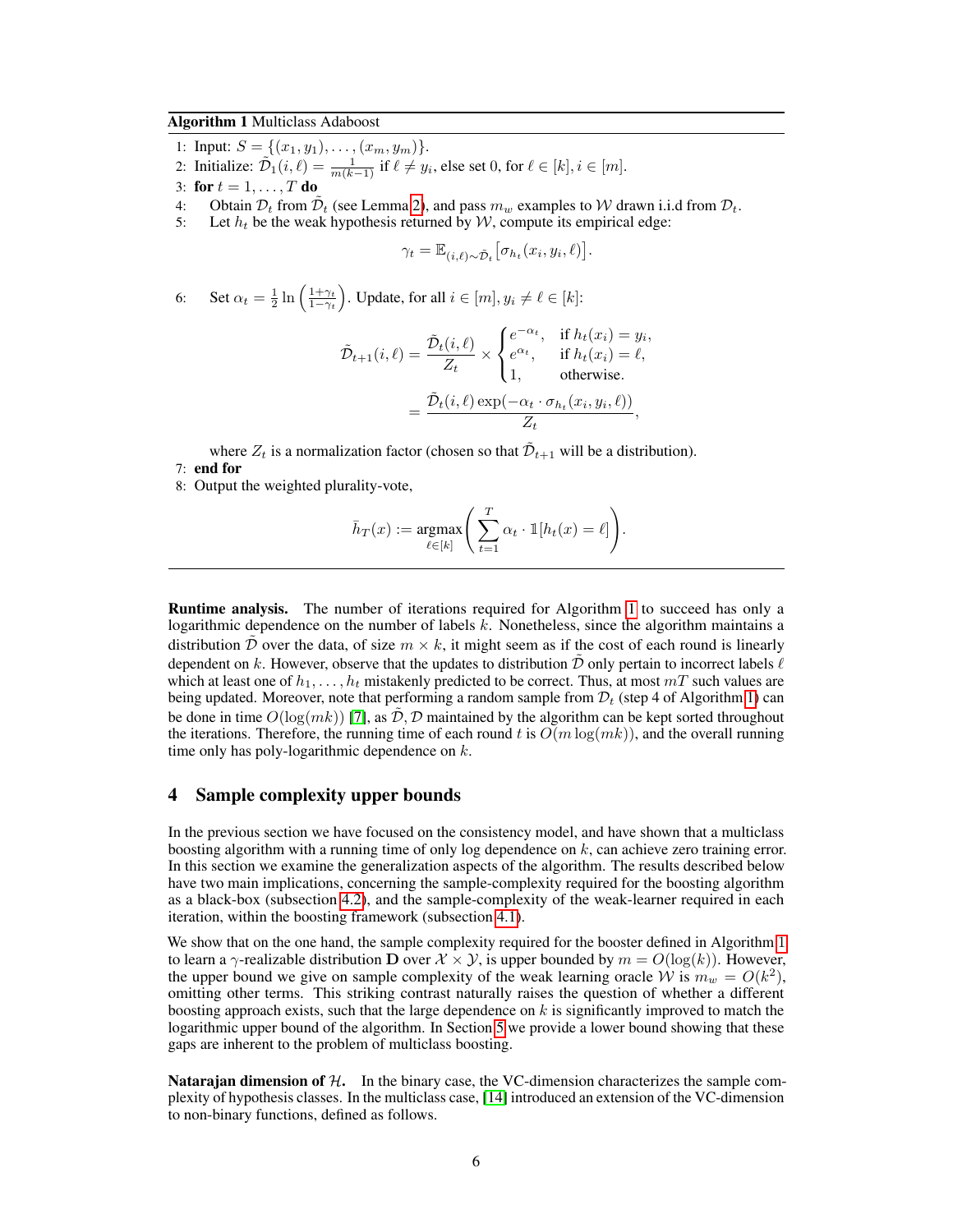**Definition 4.** *Let*  $\mathcal{H} \subseteq \mathcal{Y}^{\mathcal{X}}$  *a hypothesis class and let*  $S \subseteq \mathcal{X}$ *. We say that*  $\mathcal{H}$  N-shatters  $S$  *if*  $\exists \pi_1, \pi_2 : S \to Y$  *such that*  $\forall x \in S$ ,  $\pi_1(x) \neq \pi_2(x)$ *, and for every*  $T \subseteq S$  *there is*  $h \in H$  *such that,* 

$$
\forall x \in T, h(x) = \pi_1(x), \text{ and } \forall x \in S \setminus T, h(x) = \pi_2(x).
$$

*The* Natarajan dimension  $d_N(\mathcal{H})$ *, is the maximal cardinality of a set that is N-shattered by*  $\mathcal{H}$ *.* 

The Natarajan dimension coincides with the VC-dimension for  $k = 2$ . The Natarajan dimension of a hypothesis class,  $d_N(\mathcal{H})$ , characterize the sample complexity required for PAC-learning the class  $\mathcal{H}$ , up to a multiplicative factor of  $O(\log(k))$ . Specifically, by [\[6,](#page-9-6) [9\]](#page-10-12) the sample complexity required to agnostically-PAC learn a class  $H$  is upper bounded by,

<span id="page-6-4"></span>
$$
m_{\mathcal{H}}(\epsilon,\delta) = O\left(\frac{d_N(\mathcal{H})\log(k) + \ln(1/\delta)}{\epsilon^2}\right). \tag{7}
$$

#### <span id="page-6-2"></span>4.1 The sample complexity of weak-learning

In section [3](#page-4-4) we have discussed a reduction of a classification-loss learner to a  $\sigma$ -gain learner. However, this transformation required a multiplicative overhead of factor  $k$  in the excess error. Observe that by plugging in any  $\epsilon^w < \gamma/k$ , we get that the hypothesis returned by W has a strictly positive edge, which allows boosting. The implications of that fact on the sample complexity of  $W$  are summarized in Remark [5,](#page-6-3) which immediately follows from Theorem [3,](#page-4-1) Lemma [2,](#page-4-3) and Equation [\(7\)](#page-6-4).

<span id="page-6-3"></span>Remark 5. *Given oracle access to an agnostic-PAC learner* W *for* H*, and sample set* S *of size* m*,*  $applying Algorithm~1$  with  $T = O(\log(mk)/\gamma^2)$  oracle calls to  $\cal W$ , setting  $\epsilon^w_t < \gamma/k$ , and passing  $m_w = O\big(\frac{d_N(\mathcal{H})\log(k)}{\gamma^2}\cdot k^2\big)$  examples to W, yields an output  $\bar{h}_T$  is consistent with S.

## <span id="page-6-1"></span>4.2 The sample complexity of Boosting

Next, we show that the sample complexity required for multiclass boosting to learn a  $\gamma$ -realizable distribution D over  $X \times Y$ , does only require a logarithmic dependence on k. This bound on the sample complexity is given by considering the output predictor in Algorithm [1](#page-5-0) and bound the sample complexity that is required for it to generalize.

In the following result, formally stated in Theorem [6,](#page-6-5) we bound the generalization error of a predictor outputted by the boosting algorithm, given in Algorithm [1.](#page-5-0) In particular, we use a margins-based analysis of the generalization error (see margins-based analysis for the binary case in [\[16\]](#page-10-0), chapter 5.2), utilizing two key facts; (i) the predictor  $\bar{h}_T$  obtained by Algorithm [1](#page-5-0) has a large empirical margin, and (ii) uniform convergence applies to the margin of  $\bar{h}_T$ . Moreover, the large large margin property both holds empirically, and generalizes, while requiring only a logarithmic dependence on  $k$ . These facts are formally stated and proved in the appendix.

<span id="page-6-5"></span>**Theorem 6.** *(Upper bound - Generalization) Let*  $D$  *be a distribution over*  $X \times Y$  *that is*  $\gamma$ *-realizable by a hypotheses class*  $H \subseteq \mathcal{Y}^{\mathcal{X}}$ , and  $\gamma > 0$ . Let  $\epsilon, \delta > 0$ , and the training set S be a random sample  $of m = \Theta\left(\frac{d_N(\mathcal{H})\log(k)\log(\frac{1}{\epsilon})}{\gamma^2\epsilon^2}\right)$  $\frac{\log(k)\log(\frac{1}{\epsilon})}{\gamma^2\epsilon^2} + \frac{\log(1/\delta)}{\epsilon^2}$  $\frac{(1/\delta)}{\epsilon^2}$  examples drawn i.i.d from **D**. Then, with probability  $1-\delta$ ,

*over the random choice of the training set S, applying Algorithm [1](#page-5-0) with*  $T = \Theta(\frac{\log(mk)}{\gamma^2})$ , *outputs a* predictor  $\bar{h}_T$  such that,

$$
\mathbb{P}_{(x,y)\sim \mathbf{D}}\left[\bar{h}_T(x)\neq y\right]\leq \epsilon.
$$

Note that although Theorem [6](#page-6-5) pertains to the complexity required for learning via a *boosting* algorithm; a similar statement can even be verified to hold for any ERM learner for  $\mathcal{H} \subseteq \mathcal{Y}^{\mathcal{X}}$ , which can learn any  $\gamma$ -realizable for H, with a similar sample complexity. This follows from the definition of  $\gamma$ -realizability, the fact that a sparse plurality-vote can be sampled from the realizable one (a proof technique also used in Theorem [6\)](#page-6-5), and the sample complexity bound given [\(7\)](#page-6-4). Overall, we get that the task of multiclass learning, either directly or via boosting, has a logarithmic dependence on  $k$ .

# <span id="page-6-0"></span>5 Matching Lower Bounds

In this section, we give lower bounds on the sample and oracle complexities required for a boosting algorithm to attain a small generalization error, for a large number of labels  $|\mathcal{Y}| = k$ . Alternatively,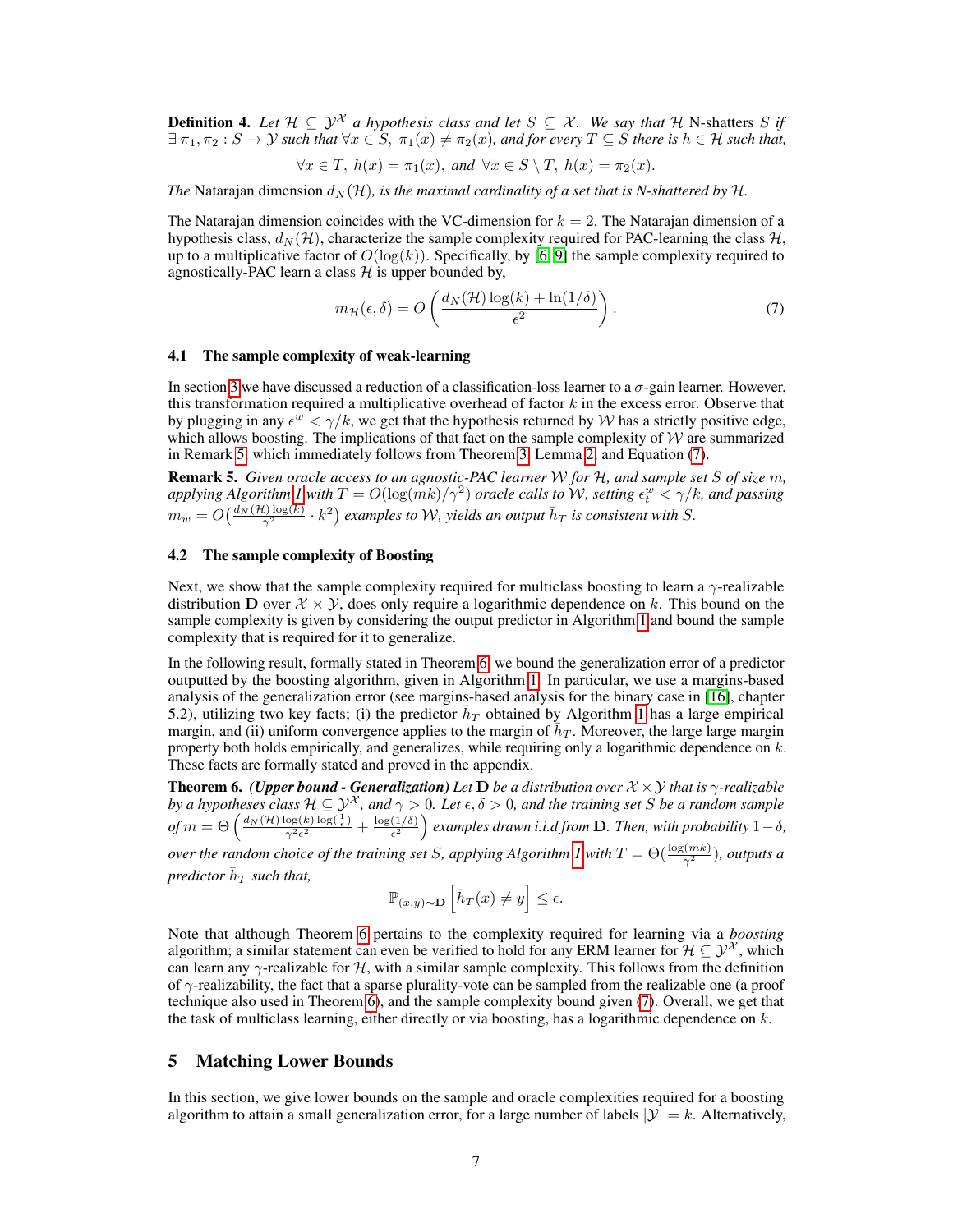such bounds can be inverted to give a a lower bound on the generalization error that can be achieved by a boosting algorithm for a fixed sample complexity and running time. Thus, these bounds characterize the efficiency of any multiclass boosting algorithm, in terms of how the number of rounds and samples must depend on the desired accuracy, with respect to k.

## <span id="page-7-1"></span>5.1 Model definition

Recall that in previous sections, a weak learning algorithm  $W$  was defined to be an agnostic-PAC learner for a hypothesis class  $H$ , which satisfies Equation [\(2\)](#page-3-5). Towards the goal of providing a lower bound for a general boosting algorithm, we consider two alternative, standard models of interaction between a booster and weak learner, that only differ in the input the weak learner expects to receive.

- 1. Boosting-by-resampling in this form of interaction, the oracle  $W$  is a learning algorithm for  $\mathcal{H} \subseteq \mathcal{Y}^{\mathcal{X}}$  such that when given a set of  $m_w(\epsilon_w, \delta_w = 1/3)$  labelled examples drawn i.i.d. from a distribution D over  $X \times Y$ , it returns an  $\epsilon_w$ -optimal hypothesis in H, with respect to the classification loss over  $\mathcal{D}$ . In this setting, we consider the learner  $\mathcal{W}$  to simply be an ERM (empirical risk minimizer) for a given sample.
- 2. Boosting-by-reweighting in this model, the learner  $\mathcal W$  is allowed to directly utilize the distribution over examples  $D$ , so that the weighted training error is approximately minimized explicitly, but W may still return any  $\epsilon_w$ -optimal hypothesis in H over D.

In addition, we now define what is a general boosting algorithm here, for either interaction form. A boosting algorithm B is one which, when provided with oracle access a weak learner W for  $H$ (in either model of interaction; resampling or reweighting), as well as  $\epsilon^B$ ,  $\delta^B > 0$ , and a training set S of  $m = m(\epsilon^B, \delta^B)$  examples drawn i.i.d. from a target distribution D over  $\mathcal{X} \times \mathcal{Y}$  that is  $\gamma$ -realizable (see Definition [1\)](#page-4-2), will with probability at least  $1 - \delta^B$ , output a combined hypothesis that is a plurality-vote of hypotheses  $h \in \mathcal{H}$  obtained via the learner W, such that its classification error with respect to **D** is at most  $\epsilon^B$ . In our construction, we simply fix  $\epsilon^B = 2\gamma$ , and  $\delta^B = 1/2$ .

Although the boosting algorithm may be randomized, we can regard its randomization source, denoted  $\mathcal{R}$ , as itself an input to the algorithm. Thus, we view B as a fixed and deterministic function of the training set S, the internal randomization  $\mathcal{R}$ , and the responses obtained via the learning oracle  $\mathcal{W}$ .

Note that we assume B does not know the hypothesis class  $H$ , and its only access to it is through its access to the learning oracle  $W$ . However, it is allowed to have other information about the weak learner, such as  $m^w$  the required sample size of W, the associated edge  $\gamma$ , etc. Note that we also restricted the booster such that it may only output a plurality-vote of hypotheses  $h \in \mathcal{H}$  obtained via the learner  $W$ . Aside from the above, the boosting algorithm  $B$  is entirely unrestricted.

## 5.2 Results

We derive lower bounds using a simple construction of a class  $H$ , and a base learner  $W$ , applied in both models described above; by-resampling and by-reweighting. The main idea of the construction is of designing a simple class  $H$ , such that its hypotheses will make diverse mistakes which the booster cannot know in advance. This forces the booster to pick a distribution  $\mathcal{D}_t$  with a large support booster cannot know in advance. This forces the booster to pick a distribution  $D_t$  with a farge support of  $\Omega(\sqrt{k})$  elements, and require high accuracy  $\epsilon_t \approx 1/k$ . Otherwise, it can be shown no matter how the obtained hypotheses are combined in a plurality-vote, there will always be a large mistake, now the obtained hypotheses are combined in a plurality-vole, there will always be a large mistake unless a large number of rounds  $T = \Omega(\sqrt{k})$  is used. This trade-off between oracle and sample complexities provides the lower bound we seek, showing that any booster incurs a cost of  $\Omega(\sqrt{k})$ .

<span id="page-7-0"></span>**Theorem 7.** *(Lower bound) Let*  $\gamma \in (0,1/2)$  *denote the margin parameter,*  $k > 2$  *number of labels, and assume that*  $k > 2/\gamma$ *. Let*  $T > 0$  *denote the number of iterations. For any boosting algorithm B, by-reweighting or by-resampling, there exists a class*  $\mathcal{H} \subseteq \mathcal{Y}^\mathcal{X}$ *, an agnostic-PAC learner W for*  $\mathcal{H}$ *,* and a target  $\frac{\gamma}{2}$ -realizable distribution D, such that; If  $B$  is applied with oracle access to W for T *iterations, and for all t*  $\leq T$ *, B picks error rates*  $\epsilon_t^w > \theta := \frac{2T}{k-1/\gamma-1}$  (reweighting model), or picks  $sample$  size  $m_t^w < 1/\theta$  (resampling model), and then outputs a final hypothesis  $\bar{h}_B$ , then,

$$
\mathbb{P}_{S,\mathcal{R}}\left[\mathbb{P}_{\mathcal{D}}\left[\bar{h}_B(x)\neq y\right]>2\gamma\right] \geq 1/2,
$$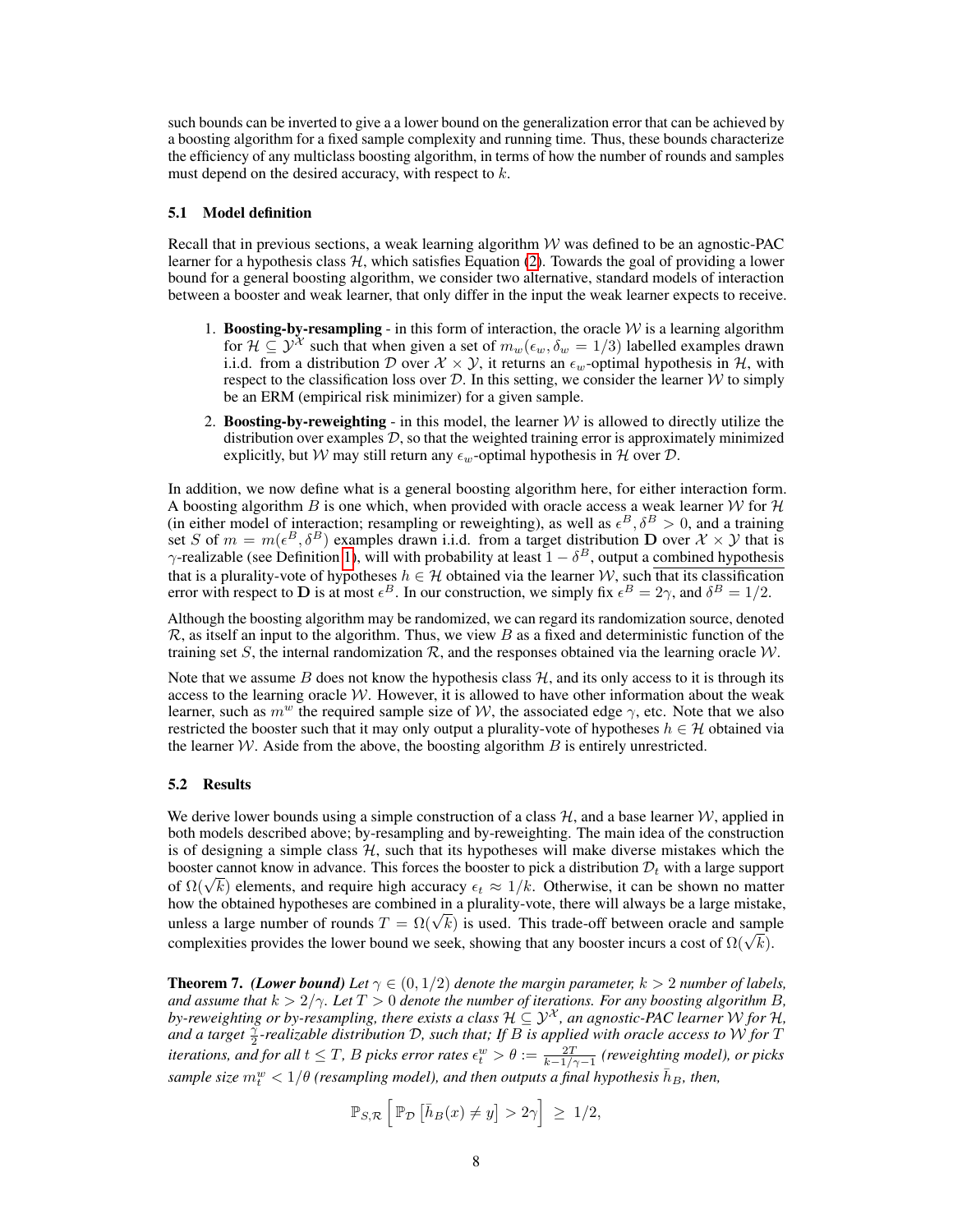*where* S *is the initial random training sample drawn from* D*, and* R *denotes the internal randomization of the boosting algorithm.*

<span id="page-8-0"></span>The trade-off between the oracle and sample complexity bounds is demonstrated in Corollary [8](#page-8-0) next. Corollary 8. *(Lower bound - complexity trade-off) By applying Theorem [7](#page-7-0) with different values of* T*, we get that for any boosting algorithm* B *to achieve error rate at most* 2γ*,*

- *1. There exists a class H and learner* W, s.t. if B makes  $T = O(\frac{1}{\gamma})$  oracle calls to W, then *there is some*  $t \leq T$  *in which* W *must incur a sample complexity of*  $m_t^w = \Omega(k)$ *.*
- *2. There exists a class*  $\cal H$  *and learner*  $W$ , *s.t. either B makes*  $T = \Omega(\sqrt{k})$  *oracle calls to*  $W$ , *or there exisis a class + and learner vv, s.l. eliner B makes*  $I = \Omega(\nabla k)$  *oracle calls to there is some*  $t \leq T$  *in which W must incur a sample complexity of*  $m_t^w = \Omega(\sqrt{k})$ *.*
- *3. There exists a class* H *and learner* W, *s.t. if for all*  $t \leq T$ *, the sample complexity of* W *is* There exists a class  $H$  and learner  $W$ , s.t. if for all  $t \leq 1$ ,  $m_t^w = O(1)$ , then B makes  $T = \Omega(\sqrt{k})$  oracle calls to W.

Recall that k is thought of as the very large, dominating term, compared to  $1/\gamma$ . However, the results shown in Corollary [8](#page-8-0) only rely on the assumption  $k > 1/\gamma$ . We remark that if  $k \gg 1/\gamma$ , the interplay between the time and sample complexity bounds changes accordingly. For example, if  $k > 1/\gamma^2$ , it can be similarly shown that the first item of Corollary [8](#page-8-0) holds for  $T = O(\frac{1}{\gamma^2})$  as well.

## 5.3 Proof overview

Below is an informal, high-level, overview of the proof. We refer the reader to the appendix for the formal statements and proofs. We begin with describing the construction of the class  $H$ . Let  $\mathcal{X} = \{x_1, \ldots, x_n\}$  be the domain, with  $n = \frac{1}{2\gamma}$  data points, and assume that  $n \ll k$ . We fix the constant function  $f(x) = 1$  to be the target labelling. Then, the labelled data is  $\{(x_1, 1) \dots (x_n, 1)\}\,$ and let the target distribution  $D$  be the uniform distribution over it. We note that our construction and the lower bound argument hold even for boosting algorithms that have full knowledge of the data and distribution  $D$ . However, recall that the boosting algorithm is restricted to only output a weighted plurality-vote of hypotheses  $h^1, ... h^T \in \mathcal{H}$  obtained via W. Next, consider hypotheses of the following form; for all  $j \in [n]$  and  $\ell \in \{2, ..., k\}$ , define

$$
h_{j,\ell}(x) = \begin{cases} 1 & \text{if } x = x_j, \\ \ell & \text{otherwise.} \end{cases}
$$
 (8)

We denote the set of all such hypotheses as  $\mathcal{H}_{all}$ . The base-class H will be a carefully chosen random subset of  $\mathcal{H}_{all}$ . The key properties that guide the construction of H are: (i) a uniform plurality vote over all hypotheses in H yields the target-function f with margin  $\Omega(\gamma)$ , and (ii) every weighted plurality vote of a proper subset of  $H$  is far-away from  $f$ .

We then use the probabilistic method to randomly construct  $H$ . Specifically, the class  $H$  contains  $2n - 2$  carefully chosen hypotheses that are fixed, and a single random hypothesis,  $h_{j,L}$ , where L is drawn uniformly at random from the set of labels  $2n, ..., k$  (recall that  $k \gg n$ ). We stress that the  $2n - 2$  hypotheses, and the index j, are chosen such that for each possible L, the obtained class satisfies the two properties noted above.

Observe that the class  $\mathcal{H}_{all}$  is an easy-to-learn class, and it can be verified that it has a constant Natarajan dimension  $= 2$ , and that it is learnable by any ERM with sample complexity independent of k. Since  $\mathcal{H} \subset \mathcal{H}_{all}$  for any L, it exhibits theses traits as well. Moreover, by property (i) discussed above, it holds that there exists a plurality-vote over  $H$  that is consistent with the data, with margin  $\gamma/2$ . That is, the distribution D which is uniform over  $\mathcal{X} \times \{1\}$  is  $\gamma/2$ -realizable, with respect to H.

We refer to the randomly chosen hypothesis  $h_{j,L}$  as the *hidden* hypothesis. Note that if the booster cannot "discover" the hidden hypothesis throughout its run (i.e., obtain it via the weak learner), then by property (ii) of  $H$ , any weighted plurality it can output must have large error. Thus, it suffices to exhibit an agnostic PAC learner for  $H$ , for which the booster will fail to obtain the hidden hypothesis unless the accuracy/sample-complexity are high.

The "finder-chooser" game. The above construction forces any successful boosting algorithm to find the hidden hypothesis. This is the crucial observation needed for our proof and it enables us to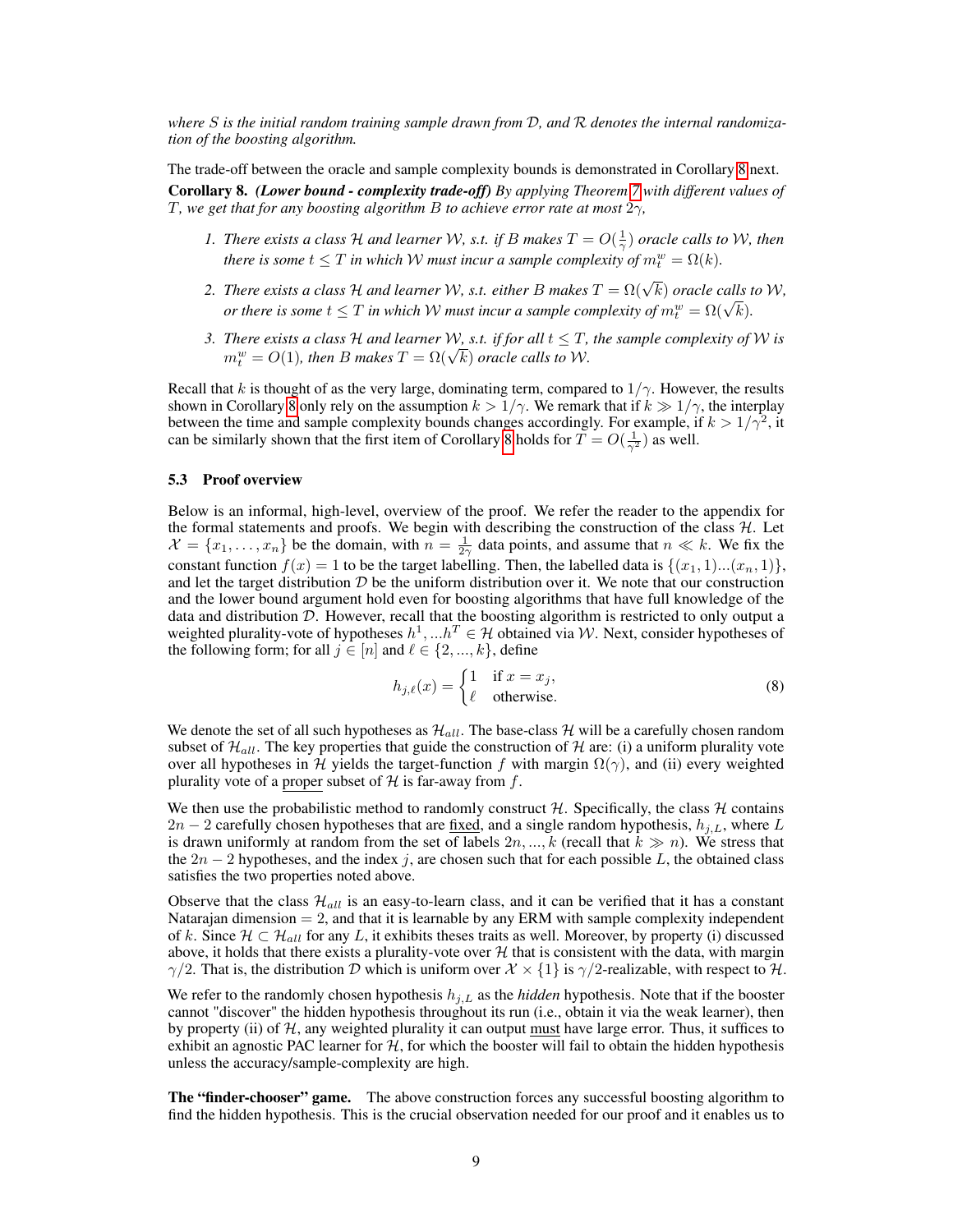design a weak learner which reduces the task of finding the hidden hypothesis to the following simple "finder-chooser" game. This is an iterative game in which a *"chooser"* player picks a "hidden" element L out of a set of elements K, of size  $|K| = k$ , and a *"finder"* player iteratively attempts to discover it. Specifically, the finder is only required to find any small subset of elements from  $K$  that the hidden element  $L$  belongs to. Towards that end, in each round the finder queries the chooser, and the chooser replies with a binary response, which indicates if the chooser has indeed picked the hidden element. We consider two different query-models in which the finder is allowed to interact with the chooser; via weights, or via examples (which correspond to the alternative model of boosting, discussed in subsection [5.1\)](#page-7-1). In both cases, the finder is given a binary response in each round, of whether or not the hidden element is in the subset it picked. If the finder failed, it continues to the next round, otherwise it succeeded to find a subset which contains L, and the game ends.

It is clear that there is a trade-off between the size of the picked subsets and the number of rounds needed to find the containing subset. We formalize this trade-off, and give bounds on the probability that the finder succeeds, when the chooser is uniform over  $K$ . This in turn, yields the desired bounds by reduction to the boosting setting.

# 6 Conclusion

We study the problem of multiclass boosting, where we focus on the case where the number of labels  $k \gg 2$  is large, and study how k affects complexity aspects of boosting. Our first result is a natural extension of Adaboost to the multiclass case, using a simple weak learning oracle. We then show that there is a prominent gap between the sample complexities of the weak learner  $O(k^2)$ , and of the boosting algorithm  $O(\log(k))$ , that are needed for learning. Finally, we give a lower bound which shows that indeed, even for a trivial (constant-time) learning tasks of both the base class and the target, learning via boosting is a more challenging task. That is, a large dependence on  $k$  is in fact an inherent cost required for multiclass boosting.

## Acknowledgments and Disclosure of Funding

S. Moran is a Robert J. Shillman Fellow and is supported by the ISF, grant no. 1225/20, by an Azrieli Faculty Fellowship, and by BSF grant 2018385. Part of this work was done when S. Moran was at Google AI Princeton. N. Brukhim and E. Hazan acknowledge the support of NSF grant 1704860.

## References

- <span id="page-9-1"></span>[1] Naman Agarwal, Nataly Brukhim, Elad Hazan, and Zhou Lu. Boosting for control of dynamical systems. In *International Conference on Machine Learning*, pages 96–103. PMLR, 2020.
- <span id="page-9-2"></span>[2] Erin L Allwein, Robert E Schapire, and Yoram Singer. Reducing multiclass to binary: A unifying approach for margin classifiers. *Journal of machine learning research*, 1(Dec):113–141, 2000.
- <span id="page-9-0"></span>[3] Noga Alon, Alon Gonen, Elad Hazan, and Shay Moran. Boosting simple learners. *STOC*, 2021.
- <span id="page-9-3"></span>[4] Ron Appel and Pietro Perona. A simple multi-class boosting framework with theoretical guarantees and empirical proficiency. In *International Conference on Machine Learning*, pages 186–194. PMLR, 2017.
- <span id="page-9-4"></span>[5] Oscar Beijbom, Mohammad Saberian, David Kriegman, and Nuno Vasconcelos. Guess-averse loss functions for cost-sensitive multiclass boosting. In *International Conference on Machine Learning*, pages 586–594. PMLR, 2014.
- <span id="page-9-6"></span>[6] Shai Ben-David, Nicolo Cesabianchi, David Haussler, and Philip M Long. Characterizations of learnability for classes of (0,..., n)-valued functions. *Journal of Computer and System Sciences*, 50(1):74–86, 1995.
- <span id="page-9-5"></span>[7] Karl Bringmann and Konstantinos Panagiotou. Efficient sampling methods for discrete distributions. In *International Colloquium on Automata, Languages, and Programming*, pages 133–144. Springer, 2012.